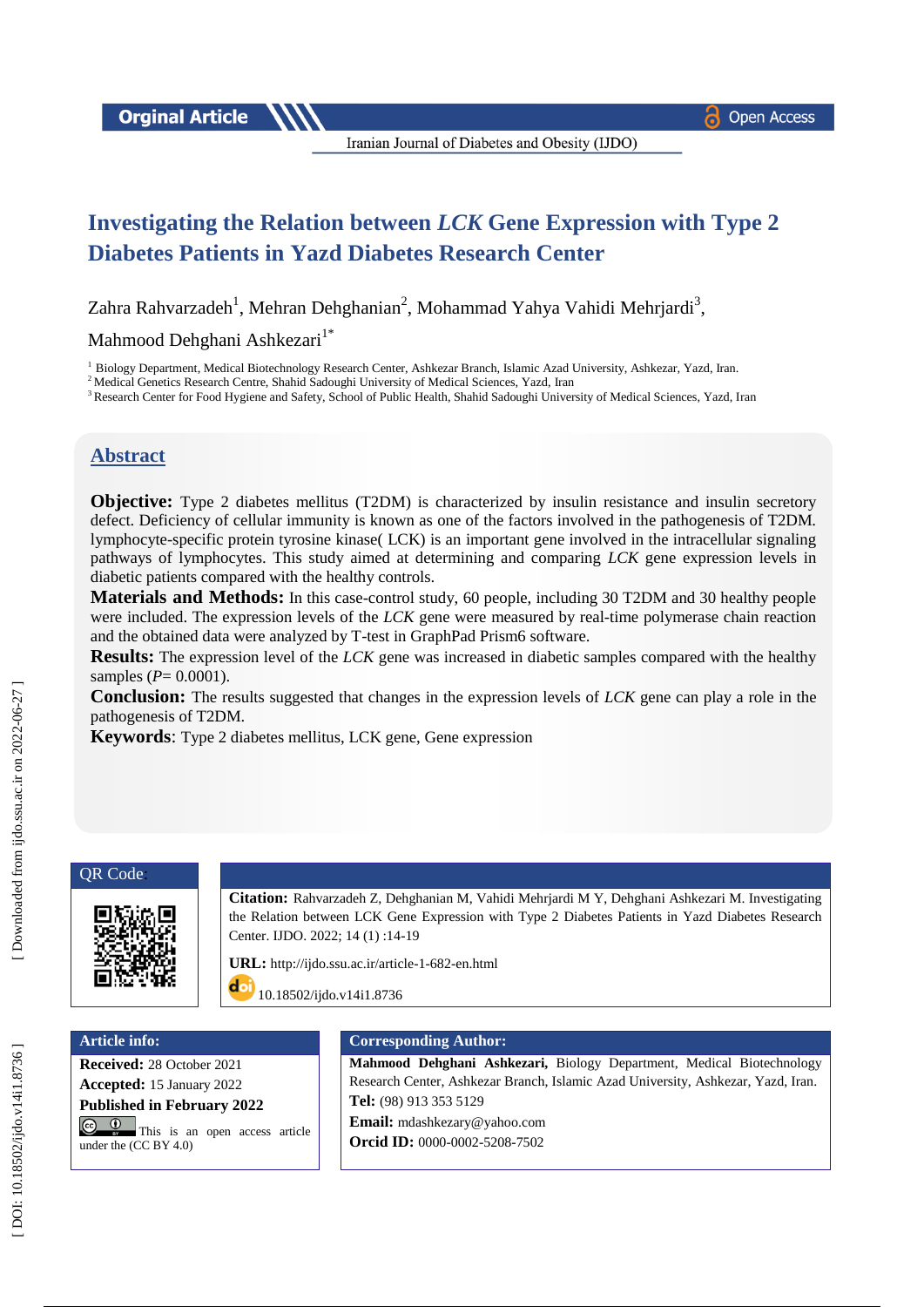# Introduction

s the commonest chronic metabolic disease, type 2 diabetes mellitus **A**(T2DM), affects many people globally s the commonest chronic metabolic<br>disease, type 2 diabetes mellitus<br>and its prevalence rate is rising rapidly (1). It is estimated in many countries including the USA, India, and China, that have the most numbers of diabetic patients (more than 90% of these have T2DM), the diabetes prevalence will double in the next 20 years or so  $(2)$ . Diabetes can lead to many complications, including heart and kidney disease and blindness (3) . T2DM results from three major pathological defects, including insulin resistance, beta -cell apoptosis, and insulin secretion deficiency (4) . The main goal in the treatment of T2DM is to restore glucose metabolism to normal levels, which is ideally possible through diet, exercise, and weight loss (5) . Diabetic patients who cannot control their disease are prescribed hypoglycemic drugs, but often, they will need insulin (6) .

Various studies have been published to determine different mechanisms involved in diabetes and impair the host's defense against pathogens. These mechanisms include dysfunction of immune cells, defects in phagocytosis, failure to kill microbes, and inhibition of cytokine production **.** Although the leading cause of T2DM is not known, it is believed that it can be caused by an interaction between environmental, genetic, and epigenetic factors (8 ,9) . Previous studies showed that there is a strong relationship between diabetes and the immune system so that the genes which are playing role in the immune system can also play role in diabetes  $(10,11).$ 

In recent years, the lymphocyte -specific protein tyrosine kinase (LCK) is known as one of the critical molecules that regulate T -cell functions (12). It was first identified as a member of the Src family of protein tyrosine kinases in the 1980s (13) . The human *LCK* gene contains 13 exons and is located on chromosome 1p35.2. *LCK* is also known by other names such as the *LSK* and the protein kinase of the Src family. Earlier studies showed that *LCK* is involved in the different pathways related to the immune system such as the NF -kB pathway and is essential to T cell activation and development (14 ,15 ) .

To determine the genes involved in the pathogenesis of T2DM and also to determine the pathways associated with its occurrence, this study aimed to evaluate the expression level of the *LCK* gene in patients with T2DM compared to controls.

## **Materials and Methods Sample collection**

Sixty people, including 30 T2DM and 30 healthy individuals were included in this study. The people aged 35 to 80 years referring to the Yazd Diabetes Research Center with fasting glucose of more than 126 mg / were considered T2DM cases and cases with fasting glucose of lower than 110 mg / dL were selected as control group. Inclusion criteria included the age of over 35 years and T2DM. Exclusion criteria included a history of liver diseases like hepatitis, a history of infectious and inflammatory diseases (lupus and rheumatoid arthritis), a family history of diabetes in first -degree relatives, a history of endocrine diseases such as hypothyroidism or hyperthyroidism, macrovascular and microvascular complications such as nephropathy, retinopathy, and coronary artery disease. From each participant, 5 ml of the whole blood without EDTA (for biochemical parameters and evaluation of gene expression) after 12h of fasting were collected.

#### **RNA isolation and quantitative real time -PCR**

To evaluate the expression level of *LCK* gene in the blood samples of the patients and healthy people, the total RNA was first extracted from the blood using YTzol (Yekta Tajhiz Azma, IRAN). The purity and concentration of RNA were analyzed using a spectrophotometer (NanoDrop, Thermo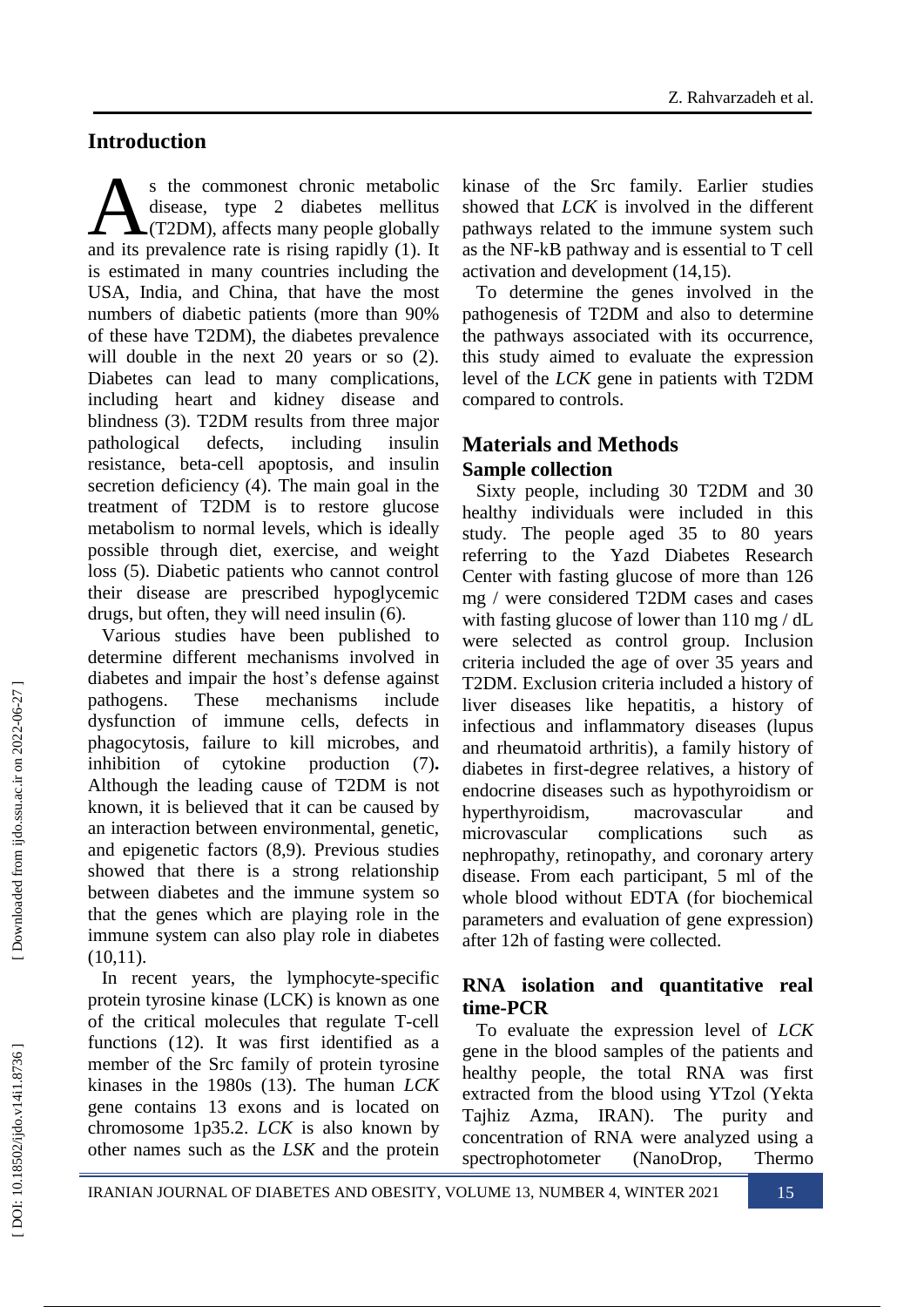Fisher) and OD 260/280. Complementary DNA (cDNA) of the *LCK* gene was synthesized using the protocol of the cDNA synthesis kit from SMO BIO Co. Gene expression was performed by thermal cycler (Applied Biosystem, ABI, Step One Plus, USA) that flowed by one cycle as a pre denaturation step at 95 ◦C for 120 s and 40 cycles including a denaturation step at 95 ◦C for 5 s and an annealing step at 60  $\degree$ C for 45 s. Then, expression levels were evaluated using 2-∆∆Ct. In our study, *GAPDH* gene was used as an internal control. Primers of *GAPDH* gene and *LCK* gene were ordered and prepared by Fanavaran Gene Company. The primer sequences were as follows: *LCK* forward, 5` - AGCAGAGCAGCGAGTGGT  $-3$ <sup>2</sup> and reverse, 5` - GATGAGGAAGGAGCCGTGA GTG -3` with a product size of 185 bp; GAPDH forward, 5`- AATCCCATCACCATC TTCCA -3` and reverse, 5` - TGGACTCCAC GACGTACTCA -3` with a product size of 82 bp.

#### **Statistical analysis**

 $2^{-\Delta\Delta CT}$  method was used to investigate the relative expression of genes in each group. Statistical analyses were considered to compare the mean relative expression of its target gene (*LCK*) in the groups (diabeticand healthy samples) using GraphPad Prism6 software and two independent sample T -test regarding significant difference of *P* < 0.05 for this study and the diagrams were drawn using GraphPad Prism6 software. All reactions were done in duplicate.

## **Ethical considerations**

The Institutional Ethics Committee of the Shahid Sadoughi University of Medical Sciences, Yazd approved the study design (IR.IAU.YAZD.REC.1400.009), and also the written informed consent was obtained from each participant before blood sampling.

#### **Results**

#### **Evaluation of gender ratio in patient and control groups**

In this study, the sex ratio of control and patient individuals was measured and the statistical test showed that there was no significant difference between control and patient individuals ( $P = 0.99$ ) (Table 1).

#### **Comparison of FBS in two groups**

Fasting blood sugar (FBS) levels were measured in patients and controls. The mean FBS levels in patients were 185.19 and in controls were 105.9. So, there is a significant difference between two groups ( *P*< 0.0001).

#### **Gene expression of LCK**

Gene expression alteration of this gene in blood samples of diabetic and control individuals shows that the *LCK* gene expression in the blood of diabetics is 1.42 times higher than the control subjects. As shown in Figure 1, the *LCK* gene expression level in healthy people showed a significant difference with diabetic people ( *P*= 0.0001).

#### **Discussion**

The progression of T2DM in humans has been clearly shown to be associated with several genetic and epigenetic changes (16). Although the molecular mechanism involved by these genetic changes is not yet completely understood, our knowledge proves that several genes are activated or inactivated in this disease  $(17)$ .

The role of the *LCK* gene in type 1 and 2 diabetes has also been identified in several studies. Several microarray expressions studies have been performed in people with T2DM compared to healthy individuals.

| Table 1. Evaluation of gender ratio |              |
|-------------------------------------|--------------|
|                                     | $\mathbf{W}$ |

| The actual number in each group | Women          |       | Men    |       | <b>Total</b> |  |  |  |  |
|---------------------------------|----------------|-------|--------|-------|--------------|--|--|--|--|
|                                 | Number         | %     | Number | $\%$  |              |  |  |  |  |
| Control                         | $\overline{2}$ | 70    |        | 30    | 30           |  |  |  |  |
| <b>Patient</b>                  | 20             | 66    |        | 34    | 30           |  |  |  |  |
| <b>Total</b>                    | 41             | 68.33 | 19     | 31.66 | 60           |  |  |  |  |
|                                 |                |       |        |       |              |  |  |  |  |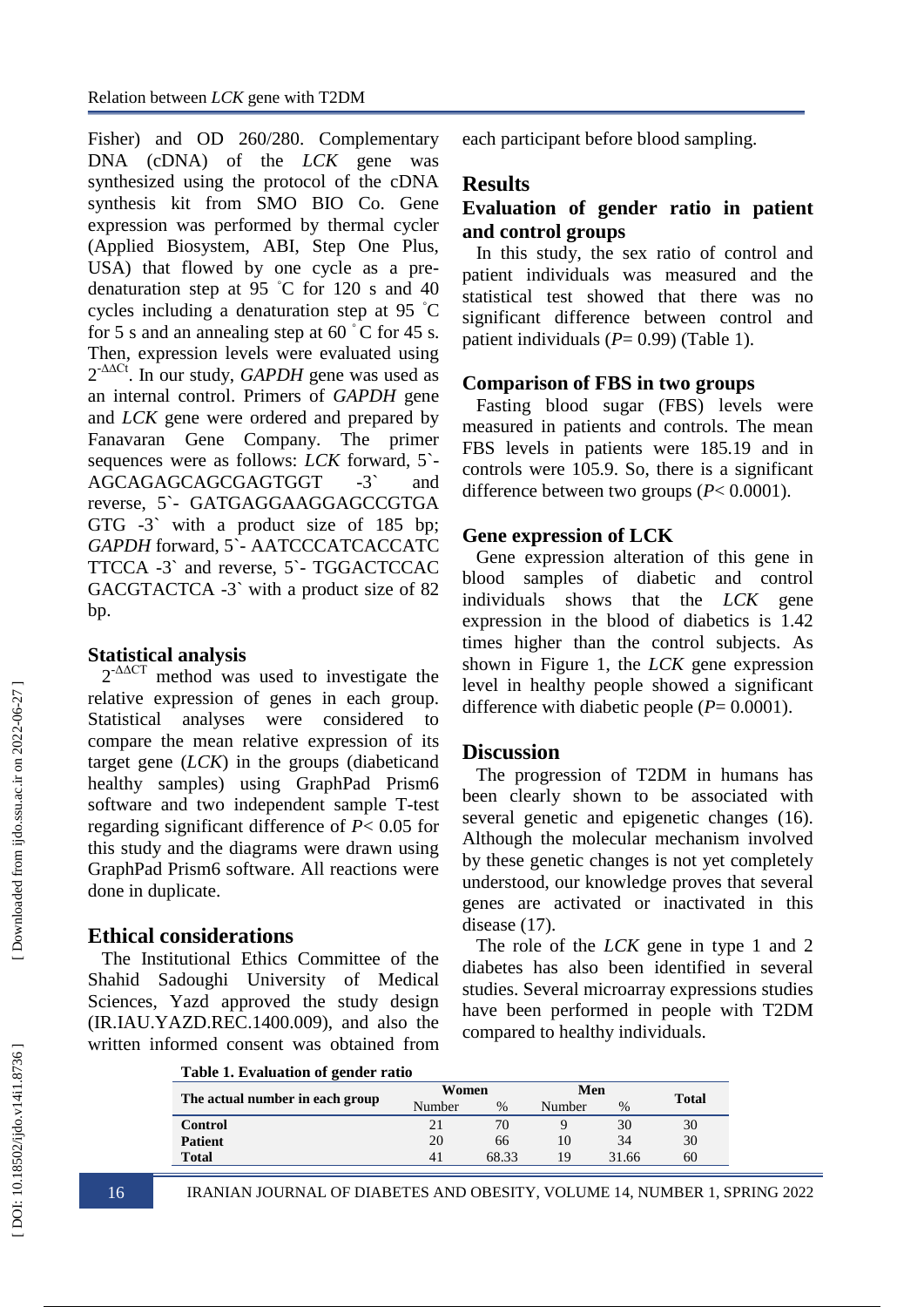

**Figure 1. Comparison of the expression levels of** *LCK* **gene between healthy control and T2DM patients. (** *P***= 0.0001)**

In Cui et.al. study, the overall expression of genes was measured using the microarray technique in people with T2DM compared to healthy individuals. One of the genes that showed increased expression was the *LCK* gene (18 ). In the Grayson et.al. study, the overall expression of genes was also measured using the microarray technique in people with metabolic syndrome, heart disease, rheumatoid arthritis, and T2DM compared to healthy individuals, which ultimately shows the *LCK* gene expression increased in patients (19 ) .

These studies led us to use a more accurate technique to measure *LCK* gene expression in people with T2DM in compared to healthy individuals and the results of this study showed that *LCK* gene expression was significantly increased in people with T2DM in compared to healthy people. The results of this study are in line with previous studies on the expression of *LCK* in T2DM diseases (18,19).

The functional mechanism that is disrupted as a result of increased expression of the *LCK*  gene is probably related to the activation of T cells. When T cell receptor (TCR) interacted with major histocompatibility complex (MHC), leads to immunoreceptor tyrosine based activation motif (ITAM) phosphorylation at the end of CD3 chains by

*LCK*. Activated CD3 which binds to the ZAP70 protein, causes linker for activation of T cell (LAT) to be phosphorylated. LAT is a membrane protein that interacts directly with proteins such as growth factor receptor -bound protein 2 (Grb2) and phospholipase C  $\gamma$ 1 (PLC  $\gamma$  1) and indirectly to SOS and ITK adapter proteins. Activated PLCy1 protein converts phosphatidylinositol (4,5) bisphosphate (PIP2) to diacylglycerol (DAG) and inositol 1,4,5 trisphosphate (IP3). IP3 induces intracellular calcium secretion, and DAG activates the protein kinase C (PKC) pathway which ultimately activates NF -kB in T cells. NF -kB as a transcription factor, transported to the nucleus and enhanced the expression of inflammatory proteins such as interleukin 6 (IL -6), interleukin 1A (IL -1A), and tumor necrosis factor-alpha (TNF-alpha). Intracellular calcium flow, on the other hand, activates calcineurin; a protein that phosphorylates nuclear factor of activated T cells (NFAT); transmitting it to the nucleus and expressing proinflammatory genes such as interleukin 2 (IL -2) and interleukin 1B (IL -1B)  $(15,20,21)$ .

NF -kB signaling pathway plays an important role in insulin resistance. Increased NF -kB expression leads to increased expression of chemokines and cytokines in T cells, which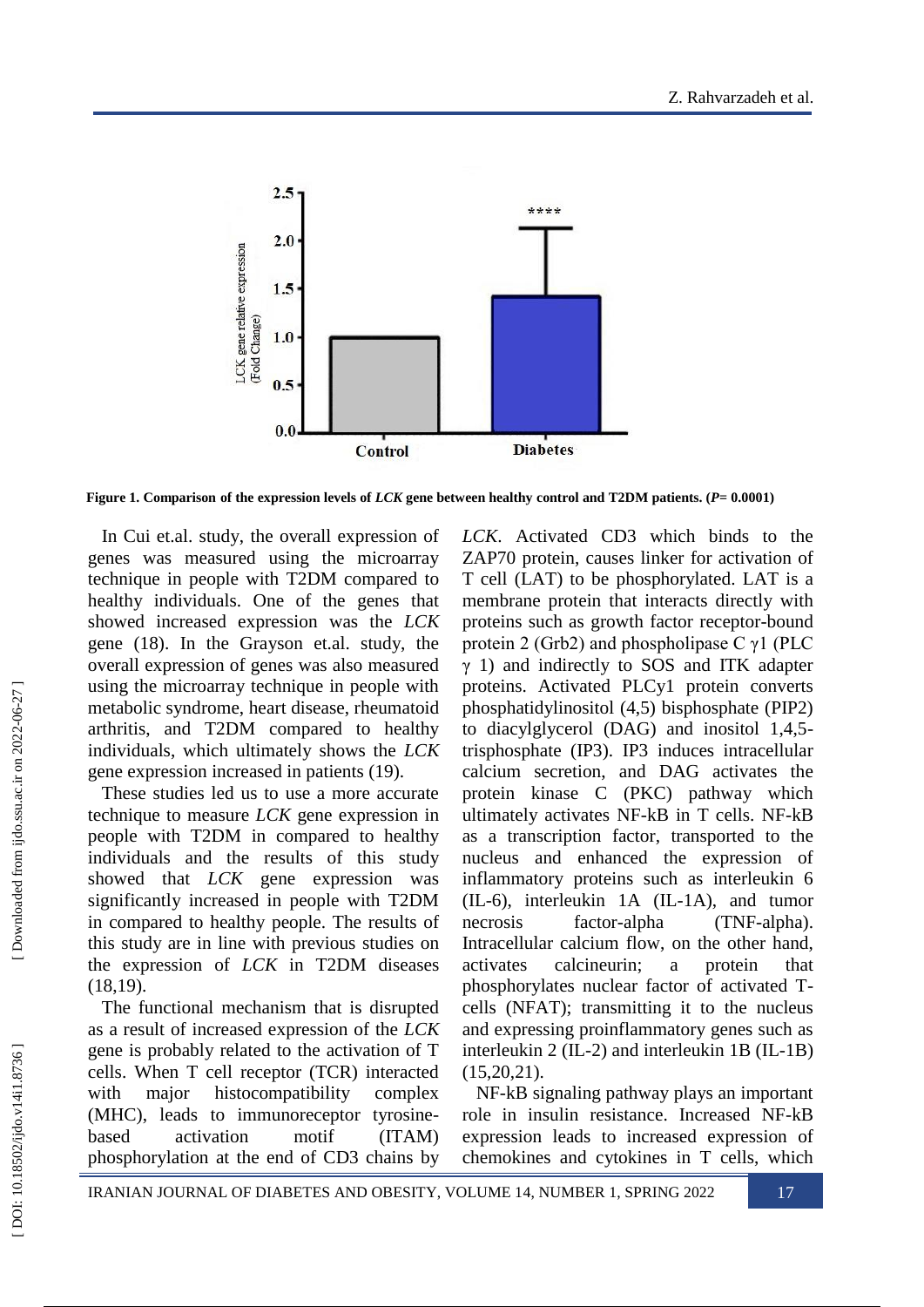ultimately lead to pancreatic beta -cell damage and insulin resistance. In addition, many studies have shown that NF -kB has increased expression in T2DM (15,20).

According to previous studies, the role of *LCK* gene in the pathways of inflammation and regulation of T cells has been proven. On the other hand, T2DM is also associated with the path of inflammation and improper activation of T cells. Therefore, increased LCK gene expression may be involved in the pathogenesis of T2DM by activating inflammation -related pathways as well as changes in T cell activation, although further cellular and molecular studies are needed to substantiate this claim.

#### **Conclusions**

From our study, we conclude that restrictive lung disease (low lung volume) is significantly associated with prediabetes. This study

#### **References**

- 1. Zheng Y, Ley SH, Hu FB. Global aetiology and epidemiology of type 2 diabetes mellitus and its complications. Nature Reviews Endocrinology. 2018;14(2):88 -98.
- 2 . Wild S, Roglic G, Green A, Sicree R, King H. Global prevalence of diabetes: estimates for the year 2000 and projections for 2030. Diabetes care. 2004;27(5):1047 -53.
- 3 . Chaudhury A, Duvoor C, Reddy Dendi VS, Kraleti S, Chada A, Ravilla R, et al. Clinical review of antidiabetic drugs: implications for type 2 diabetes mellitus management. Frontiers in endocrinology. 2017;8:6.
- 4 . Papademetriou V, Lovato L, Tsioufis C, Cushman W, Applegate WB, Mottle A, et al. Effects of high density lipoprotein raising therapies on cardiovascular outcomes in patients with type 2 diabetes mellitus, with or without renal impairment: The action to control cardiovascular risk in diabetes study. American journal of nephrology. 2017;45(2):136 -45.
- 5 . Wanner C, Lachin JM, Inzucchi SE, Fitchett D, Mattheus M, George J, et al. Empagliflozin and clinical outcomes in patients with type 2 diabetes mellitus, established cardiovascular disease, and chronic kidney disease. Circulation. 2018;137(2):119 -29.
- 6 . Watts NB, Bilezikian JP, Usiskin K, Edwards R, Desai M, Law G, et al. Effects of canagliflozin on

contributes evidence for a prospective relationship between lung volume and the incidence of newly diagnosed prediabetes among subjects with normal glucose metabolism at baseline.

#### **Acknowledgments**

The authors thank the staff who assisted with this study at the Medical Biotechnology Research Center, of Islamic Azad University, Ashkezar Branch (Yazd, Iran).

#### **Funding**

This article was financially supported by Islamic Azad University, Ashkezar Branch (Yazd, Iran).

#### **Conflict of Interest**

The authors declare that they have no conflicts of interests

fracture risk in patients with type 2 diabetes mellitus. The Journal of Clinical Endocrinology. 2016;101(1):157 -66.

- 7 . Berbudi A, Rahmadika N, Tjahjadi AI, Ruslami R. Type 2 diabetes and its impact on the immune system. Current diabetes reviews. 2020;16(5):442.
- 8 . Rahman F, McEvoy JW, Ohkuma T, Marre M, Hamet P, Harrap S, et al. Effects of blood pressure lowering on clinical outcomes according to baseline blood pressure and cardiovascular risk in patients with type 2 diabetes mellitus: the ADVANCE trial. Hypertension. 2019;73(6):1291 -9.
- 9. . Dehghan Tezerjani M, Vahidi Mehrjardi MY, Kalantar SM, Dehghani M. Genetic Susceptibility to Transient and Permanent Neonatal Diabetes Mellitus. International Journal of Pediatrics. 2015;3(6.1):1073 -81.
- 10 . Pickup JC, Crook MA. Is type II diabetes mellitus a disease of the innate immune system?. Diabetologia. 1998;41(10):1241 -8.
- 11 . Kolb H, Mandrup -Poulsen T. An immune origin of type 2 diabetes?. Diabetologia. 2005;48(6):1038 - 50.
- 12 . Bommhardt U, Schraven B, Simeoni L. Beyond TCR signaling: emerging functions of Lck in cancer and immunotherapy. International journal of molecular sciences. 2019;20(14):3500.

DOI: 10.18502/ijdo.v14i1.8736